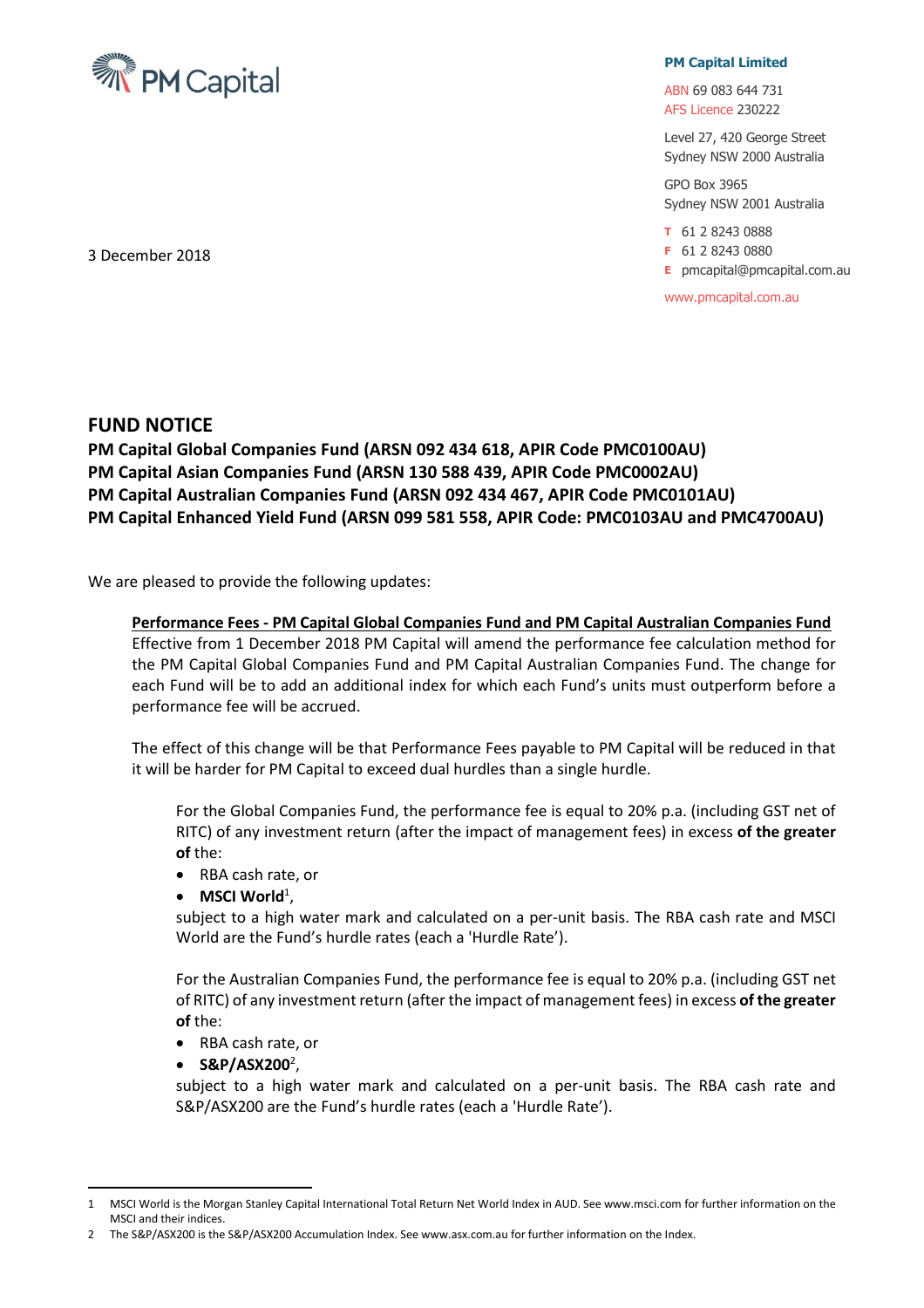For a performance fee to be payable, the 'gross asset value' of a unit must exceed its 'high water mark' where:

**The gross asset value** ('GAV') of a unit includes total net income, realised and unrealised gains/losses and all expenses of the Fund (including management fees, but excluding the performance fee which is the subject of the calculation) on a per unit basis.

**The high water mark** ('HWM') of each:

- Unit issued after 30 November 2018 is equal to the greater of:
	- the issue price of the unit, which is the price at which the holder originally acquired their unit grossed up by the higher of the relevant Hurdle Rates (and adjusted for all subsequent distributions made in respect of the unit<sup>3</sup>); or
	- the highest Net Asset Value of the unit at the end of a period where a performance fee was last paid grossed up by the higher of relevant Hurdle Rates (and adjusted for all subsequent distributions made in respect of the unit<sup>3</sup>);
- Unit on issue as at the close of business on 30 November 2018 is equal to the greater of:
	- the higher of the unit's HWM as at 30 November 2018 grossed up by the RBA cash rate or the unit price as at 30 November 2018 grossed up by the relevant equity index hurdle (MSCI World in the case of the Global Companies Fund, or S&P/ASX200 in the case of the Australian Companies Fund), and adjusted for all subsequent distributions made in respect of the unit<sup>3</sup>; or
	- the highest Net Asset Value of the unit at the end of a period where a performance fee was last paid grossed up by the higher of relevant Hurdle Rates (and adjusted for all subsequent distributions made in respect of the unit<sup>3</sup>).

In order to calculate the performance fee, the gross asset value of the Fund is divided by the number of issued units to determine the GAV per unit. When the GAV of a unit (gross of any distribution subsequent to the period in respect of which a performance fee was last paid) exceeds its HWM, a performance fee is payable equal to 20% of the amount by which the GAV of the unit exceeds its HWM. If the GAV of a unit is lower than the HWM, no performance fee is payable on that unit. The HWM ensures that any negative performance must be recovered before performance fees are incurred by that unit.

## **Transition to the Australian Complaints Handing Authority**

You have the right to enquire into, or complain about, our products and services. We will acknowledge any complaint within five business days of receiving it and investigate, properly consider and decide what action (if any) to take and to communicate our decision to you within 30 days or any shorter period as the law may, from time to time, require.

PM Capital has transitioned its external handling of complaints to the Australian Financial Complaints Authority. Accordingly, if you are not happy with our response, or how the complaint has been handled, you may refer the complaint (at no cost) to:

Online: www.afc.org.au Email: info@afc.org.au Phone: 1800 931 678 Mail: AFCA, GPO Box 3. Melbourne VIC 3001

Where an investor has invested indirectly in a PM Capital Fund through an external IDPS or IDPS-like service, complaints relating to the PM Capital Fund can be directed to us. Any complaints relating

 $\overline{a}$ 3 Subsequent income distributions are subtracted from the HWM price of a unit and do not include distributions accrued but not yet distributed.